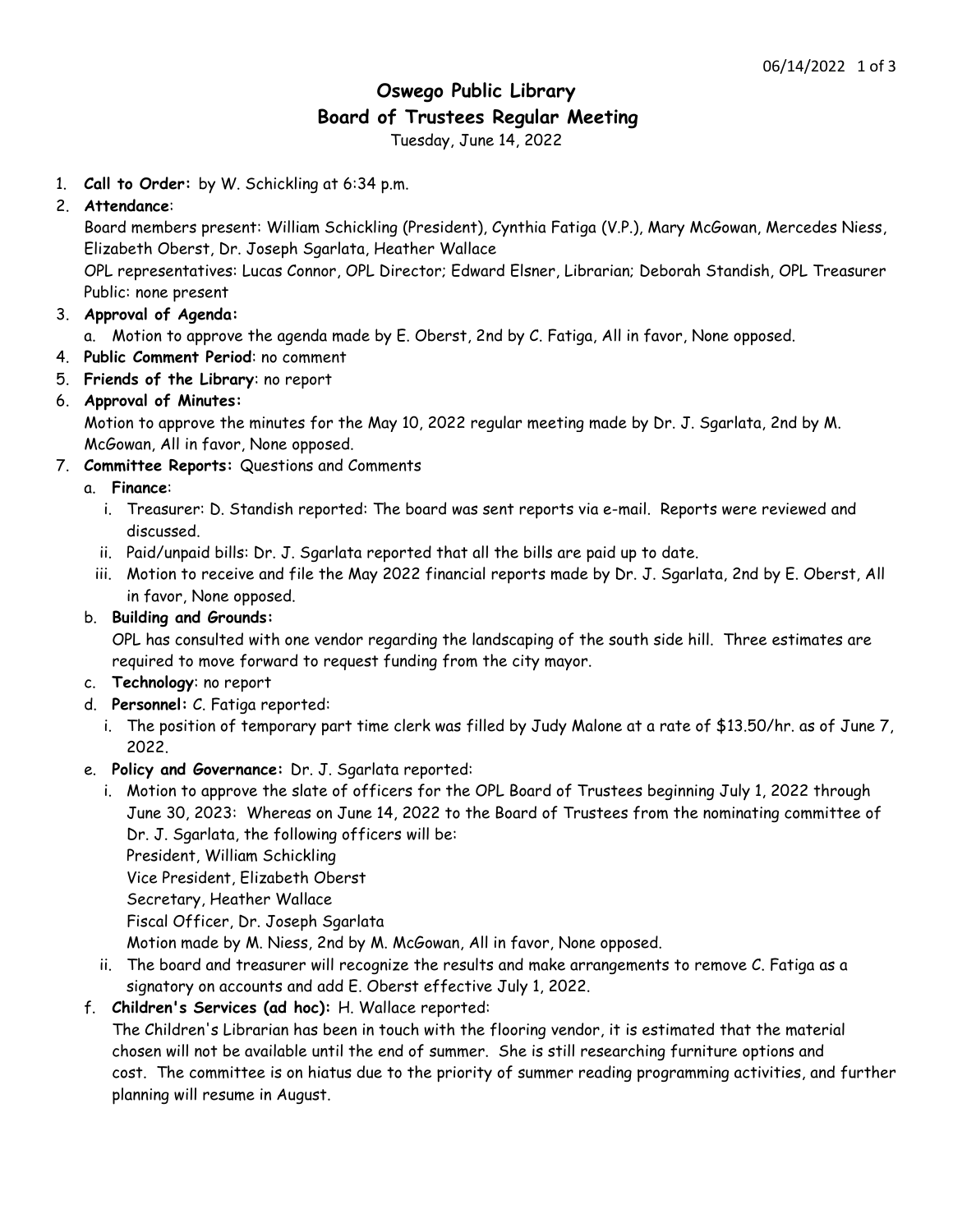- 8. **Director's Report**: E. Elsner reported, see Interim Director's report for details.
	- a. Information highlighted included: details about programs he attended, the 165th anniversary celebration at OPL, progress on obtaining previously approved signage for the west side of OPL, research on storm windows, new staff member, security issues, children's room activities and statistics, and donations received.
	- b. L. Connor reported that he has met one on one with almost all OPL staff members for introductions and to discuss their goals and expectations going forward. He will be attending the upcoming NCLS Joint Automation Board meeting and picnic for information and networking.
	- c. Resolve to thank E. Elsner as Interim Director of OPL for the past nine months, made by E. Oberst, 2nd by M. McGowan, All in favor, None opposed.

## d. Accept donations:

- Motion to accept the following donations:
- \$ 25 from Gigi & Robbie McCarey in memory of Travis Casey Comerford
- \$ 100 from Jane Swinehart in memory of Martha Riley Andreo
- Motion made by C. Fatiga, 2nd by M. Niess, All in favor, None opposed.

## 9. **Old Business**:

- a. **Strategic Plan**: E. Oberst
	- i. A Letter of Intent was sent to the Shineman Foundation for a grant. They require a proposed budget and the strategic planning proposals were similarly estimated to be in the \$25,000 range, so that was the figure that was used. The foundation requires a meeting before being invited to submit a grant request. OPL is waiting to hear if a meeting will be scheduled.
	- ii. RFPs: Seven proposals for strategic planners were reviewed by E. Oberst, M. McGowan, and E. Elsner. They narrowed down to the top 3 candidates. Those proposals were distributed to each board member for review prior to the next board meeting in July. Note that the original request by OPL stated candidates would be notified of acceptance by July 1, 2022. E. Elsner will contact finalists to inform them that a decision will be made in early August.
	- iii. M. McGowan recommended that once a company is chosen that instead of starting the strategic process in September as originally discussed, OPL would benefit from waiting until February or March of 2023 for a variety of reasons to include avoiding the holiday season, being hindered by inclement weather and allowing the new director more time to learn about the OPL community.

#### 10. **New Business**:

- a. Motion to recognize Lucas Connor as Director of Oswego Public Library. Motion made by Dr. J. Sgarlata, 2nd by M. Niess, All in favor, None opposed.
- b. Motion to recognize Mary McGowan as the new member of Oswego Public Library Board of Trustees, to serve a five year term through June 30, 2027. Motion made by Dr. J. Sgarlata, 2nd by M. Niess, All in favor, None opposed.

#### c. Construction Grant

Note that the deadline for sending in an 'Intent to apply' for an NCLS Construction Grant Application was June 8, 2022. OPL will submit the form late with an apology and will reach out to NCLS as needed for follow up on eligibility.

d. 2022-2023 Budget

Motion to approve the 2022 -2023 budget for the Oswego Public Library.

Motion made by M. Niess, 2nd by M. McGowan, All in favor, None opposed.

e. Motion to approve the extension of the ICU Contract for Security of the Oswego SD Public Library effective July 1, 2022 through June 30, 2023 as per the contract for up to 40 hours/week. Motion made by M Niess, 2nd by M. McGowan, All in favor, None opposed.